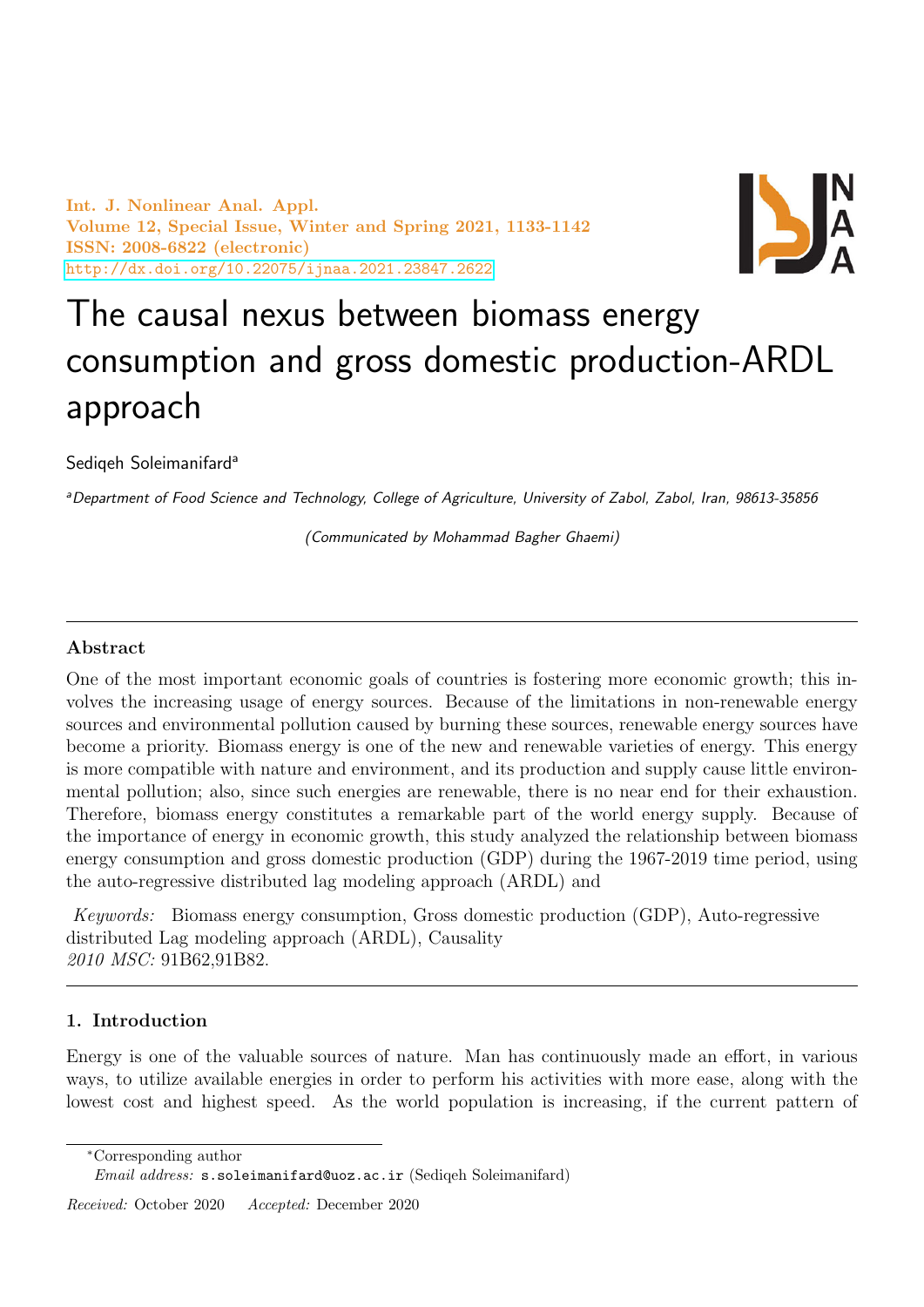energy use does not change, energy consumption will also increase. Supplying clean, renewable and economic energy is regarded as one of the necessities of the world's economic systems. Oil and its derivatives are among the valuable national and vital sources of our country; the non-optimal usage of these sources can, however, sometimes cause irrecoverable damages. Therefore, specialists are looking for sources to serve as good substitutes. On the one hand, fossil fuels create numerous types of ecological pollution. Specialists believe that using clean energy instead of energies derived from fossil fuels can prevent ecological pollution and dangers caused by it. One of these clean energies is biomass energy. Biomass energy comprises the produced energy of all waste and garbage obtained from living beings, with the highest energy potential after solar energy. Currently, the highest share of renewable energies is obtained from biomass, which is because of its special advantages, such as economy, environmental friendliness, dispersion and easy access. A scientific definition of biomass considers this energy as constituting all degradable materials obtained from agricultural, forest and livestock activities, as well as those derived from urban and industrial solid and liquid waste. Using biomass to produce energy is of importance for many reasons. Biomass resource materials can meet the need of different sections in the human society using an original form of energy, such as power or energy carriers, and gaseous and liquid fuels; this distinguishes biomass energy from other new energies. Biomass is a type of energy related to a group of products obtained from photosynthesis, such as jungles, parts of plants and leaves, ocean organisms, animal waste, food waste, etc. Each year, an amount of solar energy, which is several times more than the annual consumption of world energy, is stored in leaves, trunk and branches of trees through photosynthesis. Therefore, in regard to storing solar energy, biomass is unique among renewable energy resources. Biomass energy is consumed directly or indirectly. Direct consumption is the traditional way to apply biomass energy, which includes heating, cooking and industrial procedures. Indirect consumption or modern consumption is one of the most advanced stages of converting biomass energy to secondary energies. During urbanization, along with industrialization and economic growth, the energy transfer from biomass traditional energy consumption to fossil fuels energy consumption has been speeded; so the penetration of such fossil fuels to the countries' commercial usage has led to the decrease of biomass energy traditional consumption. In addition, the effects of industrialization and oil crisis from 1974 to 1976 led to the transfer of energy from modern fossil fuels to the modern biomass energy. Since biomass energy is abundant and available; it decreases the overseas dependency on oil due to its renewability. In addition, biomass energy can be converted to beneficial thermal energy, electricity and fuel for the purpose of transfer.

In developing countries, modern biomass energy can also serve as a basis for providing rural employment and income. Since biomass production is a complicated task, producing raw materials can be an important source for basic employment and additional income in different rural areas. Social and economic advantages of biomass energy consumption work as a driving force t promoting the role of biomass energy share in the total energy supply portfolio. In general, the economic effect of biomass energy production and consumption is analyzed for three social-economic indexes including gross production, employment and value added. Therefore, the input-output table is used to analyze the economic effects; this table has been designed for estimating the relationship between the initial effect of change in demand and its effect on the total changes. This study, due to the important role of biomass energy in economic growth and the struggle with energy crisis, examined the relationship between biomass energy consumption and economic growth in Iran; this was done using the auto-regressive distributed lag modeling approach and causality tests during the 1967-2014 period. This paper is organized in seven sections; after introduction, section two is dedicated to a review of the theoretical foundations. Then, some of the previous research is presented in section three; in sections four and five, in addition to introducing the research data, the research method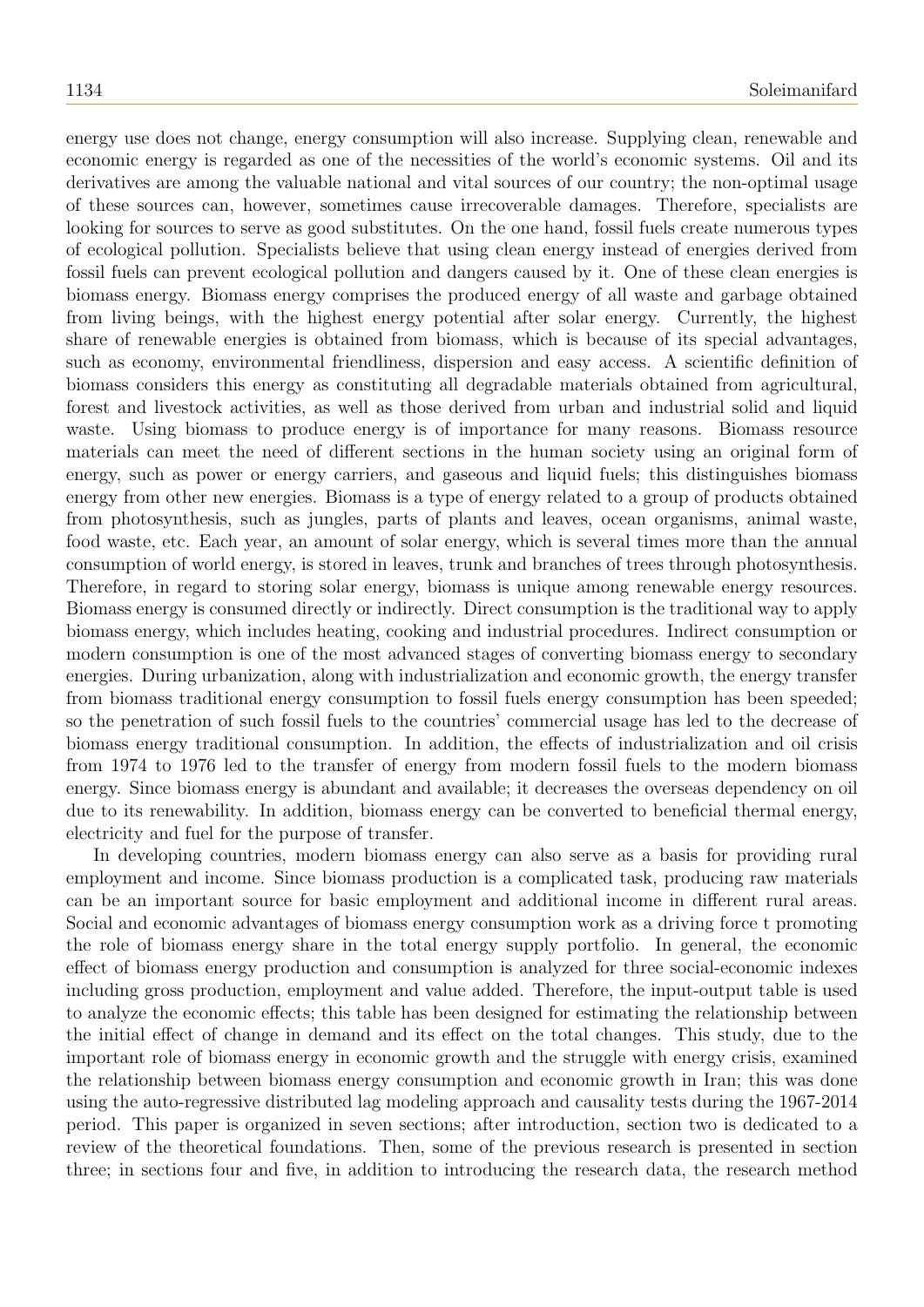and study model have also been presented. Finally, data analysis and conclusions drawn according to the conducted tests are presented in sections six and seven, respectively.

#### 2. A review of the theoretical literature

Four hypotheses have been presented on the relationship between energy use, economic growth and production variables in the literature related to macroeconomics. The first hypothesis is known as the Growth Hypothesis; according to this hypothesis, energy is considered as one of the important agents of production along with labor force in the production process, and the increase in energy consumption can promote the economic growth and production levels. Therefore, in this scenario, energy limitations and conservation policies can have a reverse effect on the gross domestic production (GDP) and economic growth. The second hypothesis corresponds to Conservation Hypothesis, suggesting some energy conservation policies to reduce its consumption and to ensure that wastes would have no adverse effects on the production and economic growth, helping to boost it. In other words, this hypothesis is accepted only if the actual GDP increase leads to the enhanced energy consumption. The Neutrality Hypothesis is another hypothesis related to the relationship between energy consumption and production, showing that energy consumption has a low and insignificant effect on production. So, this hypothesis is accepted only when there is no causal relationship between energy consumption variables and gross domestic production (GDP). Belloumi (2009) believes that the major reason for the neutrality of energy effect on the economic growth is that the cost of energy can be ignored and it does not seem to have any significant effect on the economic growth [\[6\]](#page-7-0). Also, it has been argued that the possible effect of energy consumption on economic growth depends on the economic structure and the country's economic growth level. When the economy is developed, the production structure is diverted towards the service sections not much dependent on energy. Feedback Hypothesis is the fourth hypothesis considering the relationship between energy consumption variables and gross domestic production (GDP) and economic growth. Based on this hypothesis, energy consumption and gross domestic production (GDP) have a reverse relationship, complementing each other. Therefore, if there is a bilateral causal relationship between these two variables, then this hypothesis cannot be rejected and the enhancement and improvement of energy consumption policies can serve as the basis for the increase in the production level, thus contributing to economic growth [\[2,](#page-7-1) [15,](#page-8-0) [16\]](#page-8-1). After stating the presented assumptions on the relationship between energy consumption and gross domestic production (GDP), in order to further analyze the relationship between these two variables, we will discuss the views of some economists. Some economic experts such as Berndt and Wood (1975), regarding the subject of energy, argue that energy is an agent of production in the total production function, and that it has a separable and weak relationship with the labor force [\[7\]](#page-7-2). Their suggested production function is Q-f [G (K,E), L]. They believe that energy and capital are mixed together, producing the G production agent; then they are mixed with labor in order to produce a given product. Therefore, labor is mixed with G, not with capital and energy, separately. On the other hand, some economists believe that energy in nature exists in a fixed amount; it is renewable and convertible to matter and it does not disappear. Therefore, in biophysical models presented by Nayer and Ayras (1984), the production of economical goods was found to require the consumption of an abundant amount of energy in production. So, energy was the only and the most important growth factor. Labor force and capital are regarded as the intermediary factors whose application requires energy. Stern and Cleveland (2004) studied the factors that could have an effect on the relationship between energy consumption and economic activities [\[21\]](#page-8-2). They presented the general form of a production function, as represented below:

$$
(Q_1 \dots \dots Q_m) = f(A.X_1 \dots \dots X_n.E_1 \dots \dots \dots E_p),
$$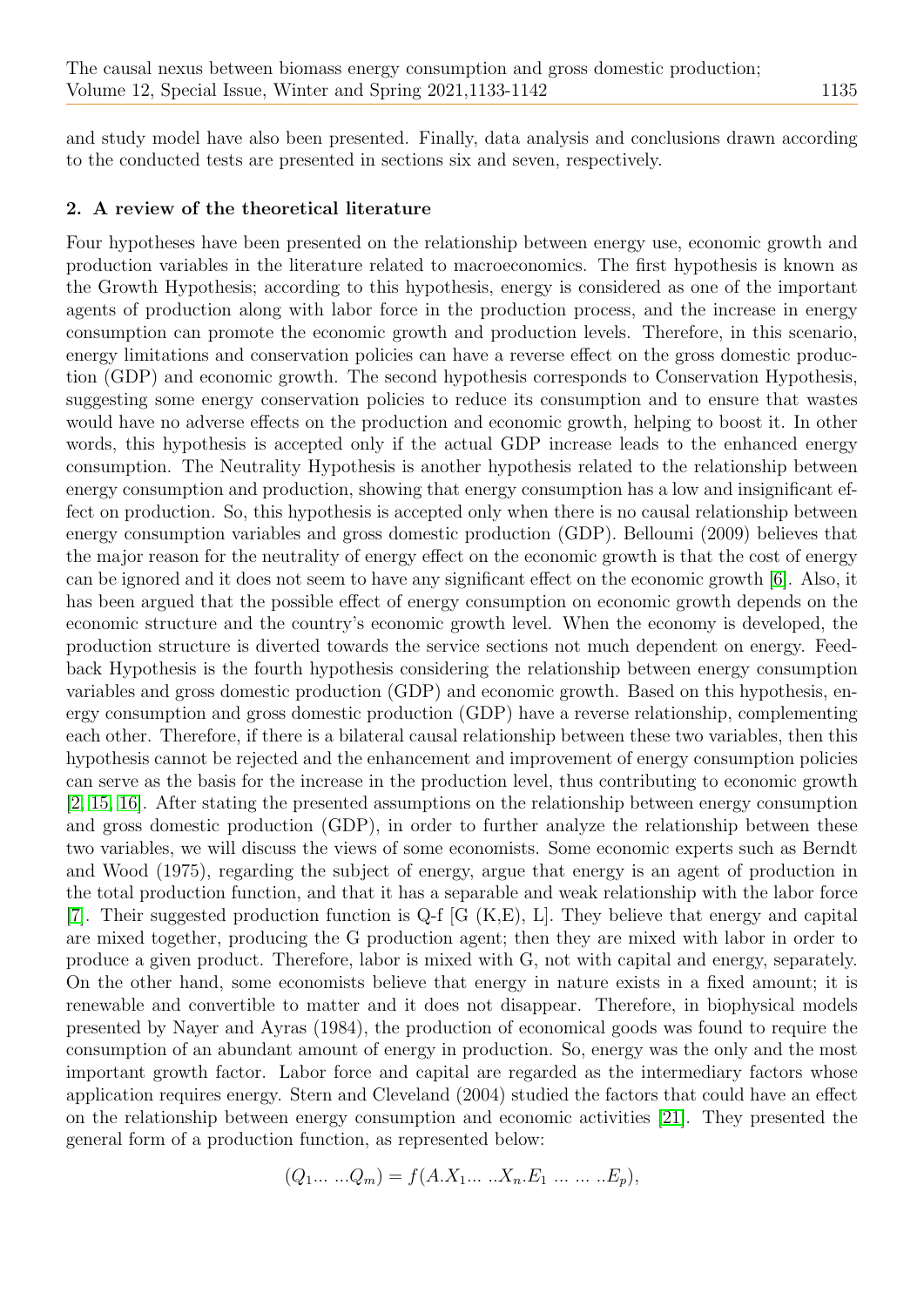where  $Q_i$  refers to various economic productions, such as produced goods and services, produced inputs such as capital, labor force, etc.  $E_i$  refers to different inputs of energy, such as oil, coal, etc. Meanwhile, A is the technological status defined as the overall productivity index of the factors. In this function, the relationship between energy and overall production, including gross domestic production (GDP), can be influenced by some factors, such as switching between energy and other inputs, technological changes, change in the structure of energy and the product made. The change in the combination of other inputs, such as transfer from a user-based economy to a capital one, can also influence the relationship between energy and production. Also, it may affect the variables of productivity inputs of all factors; this is related to studies looking at the collection of technological changes of X. According to the available theoretical foundations, to justify the relationship between energy consumption and GDP, we can, to a large extent, confirm the existence of such a relationship according to the theoretical perspective .

#### 3. Literature review

During recent decades, many studies have been conducted on the Granger causal relationship between energy carriers and macroeconomic variables, especially economic growth. These studies have often led to obtaining different results, which could be attributed to (A) difference in the applied methods, (B) the optimal lag determined for examining the causality for the country under study. Among the most common methods applied in empirical studies, we can refer to causal tests, which are employed to study the relationship between production and energy. Few studies are, however, available on the causal relationship between biomass energy and renewable energies, and the economic growth; despite this, some of them will be reviewed here. Chien and Hu (2007), for example, analyzed the effects of renewable energy on the economic growth for 45 countries during the 2001-2002 period using the Panel Data method. The results showed that the increase in the usage of renewable energies improved technical and economical efficacy, as well as economic growth [\[12\]](#page-7-3). Sadorsky (2009) also studied the relationship between consumption of renewable energy, income, oil prices and Carbon Dioxide emissions using the VAR method, from 1980 to 2005, for G7 countries. The obtained results showed that there was no short-term relationship between renewable energy and economic growth [\[19,](#page-8-3) [20\]](#page-8-4). Menegaki (2011) used the Panel Correction Error model to study the causal relationship for energy consumption; also, the multi-variable Panel model was applied for gross domestic production (GDP) in the case of 37 European countries during the 1997-2007 period. In this study, the Granger causality relationship between renewable energies consumption and economic growth, whether in the long- or short-term, was not proved. The results of the research carried out by Menegaki (2011) showed the insignificant role of the consumption of renewable energies in gross domestic production (GDP) [\[14\]](#page-8-5).

Bildirici (2013) studied the long- and short-term causality between biomass energy consumption and economic growth for ten developing countries using the AEDL method in the 1980-2009 period. There was a weak casual relationship between variables [\[22\]](#page-8-6). Further, Bildirici and Ozaksoy (2013) conducted a causality analysis to address the relationship between biomass energy consumption and economic growth by using the ARDL model and VECM models in the 1960-2010 time period for a few selected European countries. Their results showed that there was a unilateral causality from GDP to biomass energy consumption in Australia and Turkey; a unilateral causality between biomass energy consumption and GDP was observed for such countries as Hungary and Poland [\[10\]](#page-7-4). Bildirisi (2014) co-integration relationship and causality were studied in regard to biomass energy and economic growth in developing countries using ARDL combination and Data Panel during the 1990-2011 period. Their results showed that biomass energy consumption had a positive effect on economic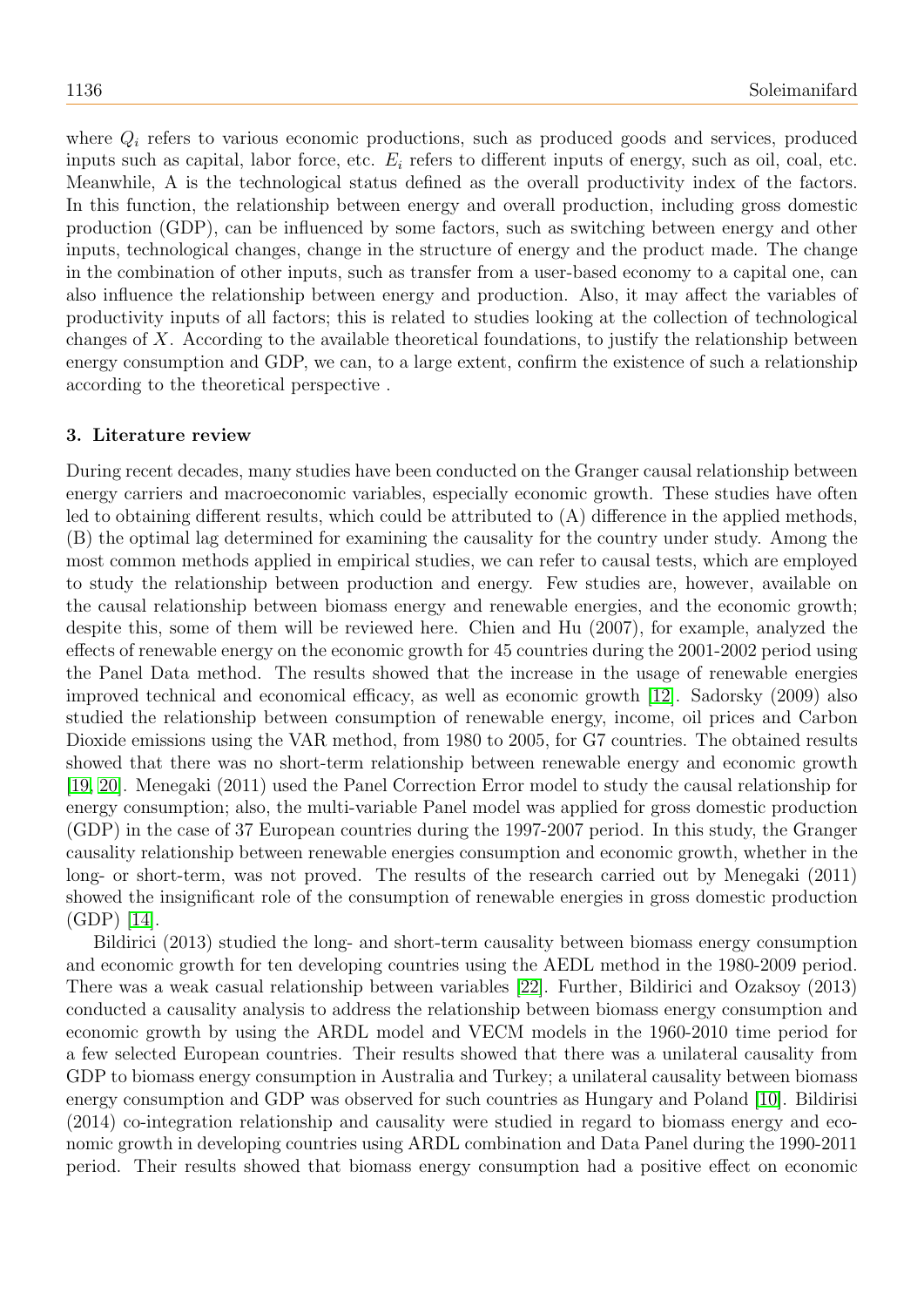growth [\[9\]](#page-7-5).Further, Aslan (2016) addressed the causality relations existing among economic growth, biomass energy consumption, employment and capital in the U.S, during 1961-2011 period; this was done using the ARDL approach. The obtained results illustrated the unidirectional causality from biomass energy consumption to the real GDP  $[3]$ . In another study, Bildirici and Ozaksoy  $(2018)$ addressed the potential relationship existing between biomass energy consumption and economic growth in the case of some European Transition Countries during the 1981–2014 time period; this was done using ARDL and Panel data methods. The results obtained lent support to the presence of some bidirectional causality for all countries [\[8\]](#page-7-7). Further, Aydin (2019) investigated the potential relationship that might exist between economic growth and biomass energy consumption in BRICS countries during 1992-2013 period; this was done using panel analysis. According to the obtained results, biomass energy had a positive effect on the economic growth in all countries with the exception of Brazil [\[4\]](#page-7-8). The causality relationship between biomass energy consumption and economic growth was investigated by Ajmi and Inglesi-Lotz (2020) in the case of 26 OECD countries based on panel analyses. It was revealed that there was bidirectional causality between biomass energy consumption and economic growth for the 1980-2013 time period [\[1\]](#page-7-9). The nexus between biomass energy consumption and financial development was probed by Zeren and Hizarci (2021) for some developing countries in the 1990-2018 time period; this was carried out using bootstrap panel causality tests, panel cointegration with multiple breaks and heterogenous panels. Computational results revealed that BEC and FD had been cointegrated in the long-term and this relationship was positive [\[25\]](#page-8-7). Meanwhile, the effect of biomass energy consumption on human development was investigated in BRICS countries during 1990–2015 period; this was done using the LM bootstrap panel cointegration test, as reported by Wang, Bui et al. (2020). It was revealed that the use of biomass energy promoted human development in BRICS countries and the bidirectional causality existed between these two variables [\[23\]](#page-8-8). Further, these same researchers (2021) added public debt approach as the mediating variable to their previous work. The obtained results showed some bidirectional causality between human development and renewable energy consumption, as well as between human development and public debt [\[24\]](#page-8-9). In another investigation, Gao and Zhang (2021) probed the potential relationship among CO2 emissions, biomass energy consumption, economic growth and urbanization for a panel consisting of 13 Asian developing countries. Their results revealed a long-run equilibrium relationship among all factors mentioned [\[13\]](#page-7-10). Determinants of renewable energy consumption, urbanization and economic globalization in Sub-Sahara Africa from 1990 to 2015, urbanization and economic globalization. These works have revealed that urbanization could adversely affect the consumption of renewable energies [\[5\]](#page-7-11).

# 4. Data and Econometric Methodology

### 4.1. Data

For this research, the annual data belonging to the 1967-2019 period, including biomass energy consumption or BEC, gross domestic production, capital and labor force, were extracted from the energy balance sheet and the Central Bank of Islamic Republic of Iran, respectively. In this paper, generalized Dickey Fuller tests, Phillips-Perron and KPSS were applied to study the stationary variables. The null hypotheses in the Dickey Fuller test and Phillips- Perron indicate the existence of a single root in a series. As can be observed from table [\(1\)](#page-8-10), some variables have the null stationary I(0), while some others have the one I(1) stationary. In order to estimate the model, Eviews 7 and Microfit 4 software were used. After conducting the single root test, in the next stage, the shortterm relationship between variables was studied by the F and W test and long-term coefficients were counted. In the next stage, the Error Correction Model was employed to study the short-term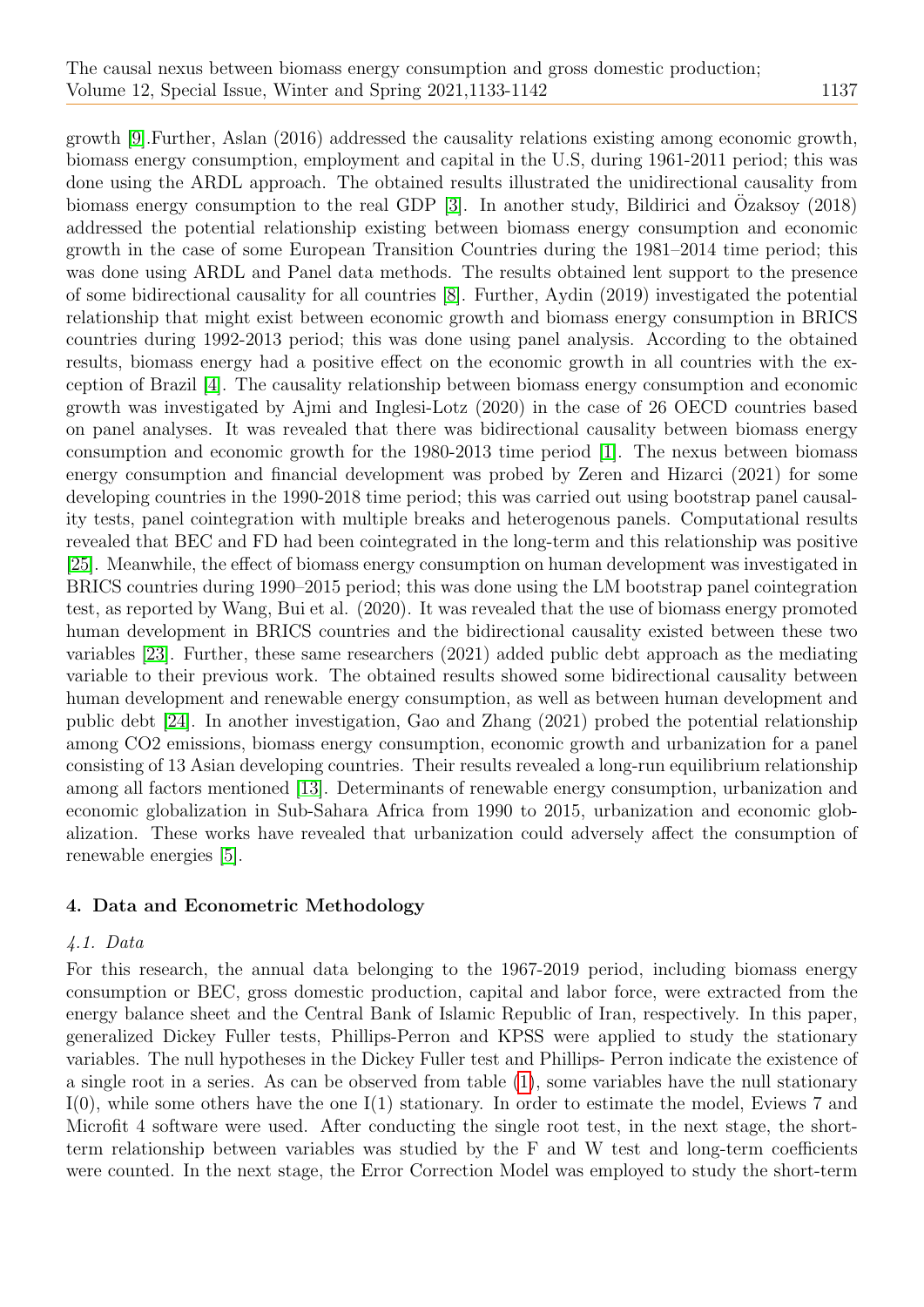relationship and the augmentation speed of the long-term balance was obtained. Finally, CUSUM and CUSUMSQ tests were conducted in order to ensure the validity of the obtained coefficient in time.

#### 4.2. Econometric methodology

In this empirical study, we used the ARDL Co-integration method presented by Pesaran et al (1999) to study the relationship between variables. ARDL Co-integration approach is valid, even in small samples; however, as in other Co-integration models, it is not sensitive to sample size. Also, in this method, there is no need for all variables to be  $I(1)$ . However, it should be noted that no variable should be  $I(2)$ . It is because in this method, critical values shown with the assumption of  $I(0)$  and  $I(1)$  in variables and if there is no variable between variables, that is  $I(2)$ , these critical values may not be correct; thus, the test may have no validity [\[17\]](#page-8-11). The co-integration process in the ARDL approach constitutes two stages.

The first stage, the existence of a long-term relationship between research variables consistent with Equation [\(4.1\)](#page-5-0) is studied.

<span id="page-5-0"></span>
$$
\Delta GDP_t = \alpha_1 + \sum_{i=1}^p \varphi_{1i} \Delta GDP_{t-1} + \sum_{j=0}^q \beta_{1j} \Delta BEC_{t-j} + \delta_1 GDP_{t-1} + \delta_2 BEC_{t-1} + \varepsilon_{1t} \tag{4.1}
$$

 $\varepsilon_{1t}$  and  $\Delta$  are the white noise and indexes of the first order differences, respectively. ARDL model estimates  $(p+1)^c$  regression to choose the optimal lag of each variable (P is the maximum number of lags and c is the variables available in the model). Also, the optimal variables' lag was chosen based on Akaike criterion (AIC). This method has many advantages in contrast to other common techniques; therefore, it has a broad usage in the empirical studies. The most important advantage of the ARDL approach is that this method, regardless of having variables of the  $I(0)$  or  $I(1)$  model, is applicable. Another reason is that this method has more applicability in small or limited samples, in contrast to other methods. Also, in this method, in addition to counting the long-term relationships between variables, counting the dynamic and short-term relationships is also possible. Further, the regulation speed in long-term balance after short-term shocks is accountable by adding the ECM model. In addition to this problem, inbreeding, due to the lack of correlation disruption, does not occur in the ARDL approach [\[17\]](#page-8-11). The first step in estimating the ARDL model is to study the existence of a long-term relationship between all variables of the model , as conducted by utilizing the F Test or Wald test. In this test, the null hypothesis, indicating that there is no long-term relationship between variables and the opposite hypothesis, points to the existence of a long-term relationship between variables, as defined below:

<span id="page-5-1"></span>
$$
\left\{\n \begin{array}{l}\n H_0: \delta_1 = \delta_2 = 0 \\
 H_1: \delta_1 \neq \delta_2 \neq 0\n \end{array}\n\right\}
$$

F and W statistics obtained were compared with two critical values; the low values assume that all variables are  $I(0)$ , while the higher ones postulate that all variables are  $I(1)$ . If F or W statistics is bigger that the higher limit of the critical value, the null hypothesis, indicating that there is no long-term relationship, is rejected; if the test statistics is lower than the low limit of the critical value, the null hypothesis cannot be rejected; if the statistics were between the low and high limits of critical values, the results would be considered ambiguous [\[18\]](#page-8-12). According to Table [\(2\)](#page-8-13), the marginal test shows the long-term relationship between biomass energy consumption (BEC), gross domestic product (GDP), and capital and labor force. In both F and W statistics, the ECM's negative value is indicative of the existence of a long-term and co-integration relationship between variables.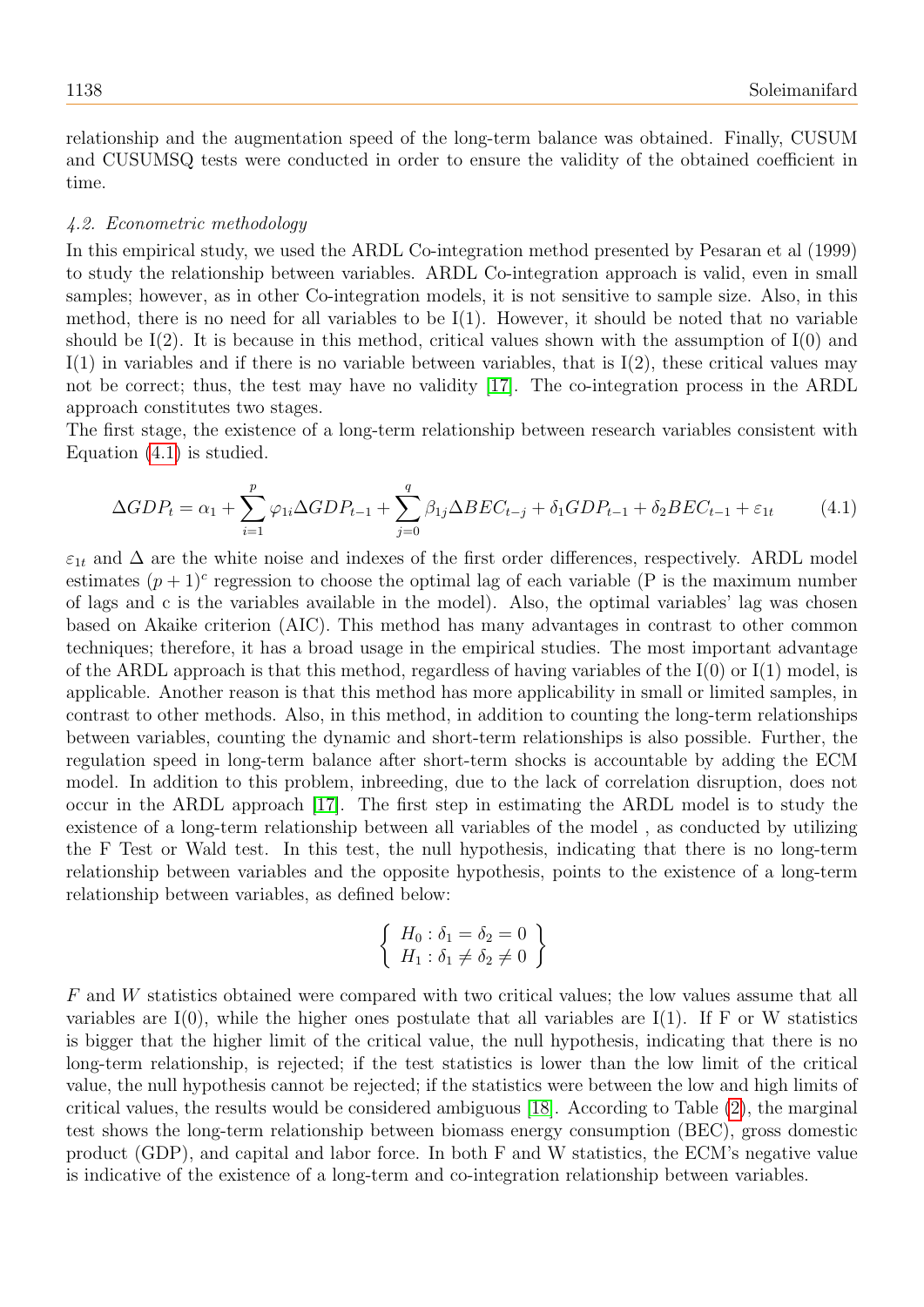In the second stage, if the long-term relationship is verified (Rejection of Null Hypothesis ), the long-term model of estimation and the model's ratings residing in it are chosen by the Akaike Test  $(AIC)$  (Equation  $(4.2)$ ).

$$
GDP_t = \alpha_2 + \sum_{i=1}^{p_2} \varphi_{2i} GDP_{t-i} + \sum_{j=0}^{q_2} \beta_{2j} BEC_{t-j} + \varepsilon_{2t}
$$
\n(4.2)

The last stage in estimating an ARDL model is studying the short-term relationship between variables and counting the regulation speed of short-term imbalances in each period in order to reach the longterm balance (Model of Equation [\(4.3\)](#page-6-0)).

<span id="page-6-0"></span>
$$
\Delta GDP_t = \alpha_3 + \sum_{i=1}^{p_3} \varphi_{3i} \Delta GDP_{t-i} + \sum_{j=0}^{q_3} \beta_{3j} \Delta BEC_{t-j} + \varphi ECT_{t-1} + \varepsilon_{3t} \tag{4.3}
$$

#### 5. Results

<span id="page-6-1"></span> $\sqrt{ }$  $\overline{1}$  $\overline{1}$  $\overline{1}$ 

According to the coefficients of variables, biomass energy production could be observed in both longand short-term models in tables [\(3\)](#page-9-0) and [\(4\)](#page-9-1), with a positive effect on Iran's economic growth at the significance level of one percent  $(1\%)$ , during the time of the study. According to the table above, capital and labor force had a positive effect on gross domestic production (GDP) in both long- and short-term. If biomass energy consumption is increased by 1%, gross domestic production (GDP) will be raised by 0/56 percent in the long-term. As a result, biomass energy consumption could have a positive effect both in short- and long-term. Auto-integration statistics, correlation, variance heterogeneity, normalcy and function's form, along with diagnostic parameters, for the stable integration of CUSUM and CUSUMSQ of Brown et al (1975) are presented in table [\(5\)](#page-9-2). As can be observed, there is no auto-integration between variables and variance dissimilarity. Data is normal and the form of equations is according to CUSUM and CUSUMSQ statistics, thus ensuring stability [\[11\]](#page-7-12).

Although the Co-integration test can determine the existence or non-existence of the Granger causal relationship between variables, it cannot determine the trajectory of the causal relationship. Several tests are used to study the causal relationship between variables. However, some of these tests, like Granger Causality Standard Test and Heshineo's Granger Causality Test, require variables to be stable; otherwise, their validity is declined. In this research, we used Toda and Yamamato's causality test to fix these problems. Toda and Yamato have used a regulated vector auto-regression model to study the causality relationship. In this method, the optimal lag of the Vector Auto-regressive model  $(\text{dmax}+K)$  must be specified. In this research, the optimal lag 3 (K=1 and dmax=1) was obtained by equation  $(5.1)$ .

$$
\begin{bmatrix}\n\ln GDP_t \\
\ln BEC_t \\
\ln Cap_t \\
\ln Lab_t\n\end{bmatrix} = A_0 + A_1 \begin{bmatrix}\n\ln GDP_{t-1} \\
\ln BEC_{t-1} \\
\ln Cap_{t-1} \\
\ln Lab_{t-1}\n\end{bmatrix} + A_2 \begin{bmatrix}\n\ln GDP_{t-2} \\
\ln BEC_{t-2} \\
\ln Cap_{t-2} \\
\ln Lab_{t-2}\n\end{bmatrix} + A_3 \begin{bmatrix}\n\ln GDP_{t-3} \\
\ln BEC_{t-3} \\
\ln Cap_{t-3} \\
\ln Lab_{t-3}\n\end{bmatrix} + \begin{bmatrix}\n\varepsilon \ln GDP_t \\
\varepsilon \ln BEC_t \\
\varepsilon \ln Cap_t \\
\varepsilon \ln Lab_t\n\end{bmatrix}
$$
\n(5.1)

In equation [\(5.1\)](#page-6-1),  $A_1 - A_3$  represent four matrix coefficient vectors  $4*4$ , Also  $A_0$  is the intercept matrix of  $4*1$  and  $\varepsilon$ , having a normal distribution with zero average and fixed variance. In this model, if we have  $\alpha_{12}^1 = \alpha_{12}^2 = \alpha_{12}^3 = 0$  coefficients, we test the hypothesis that biomass energy consumption (ln  $BEC_t$ ) and Granger causality of economic growth (ln  $GDP_t$ ) could be observed in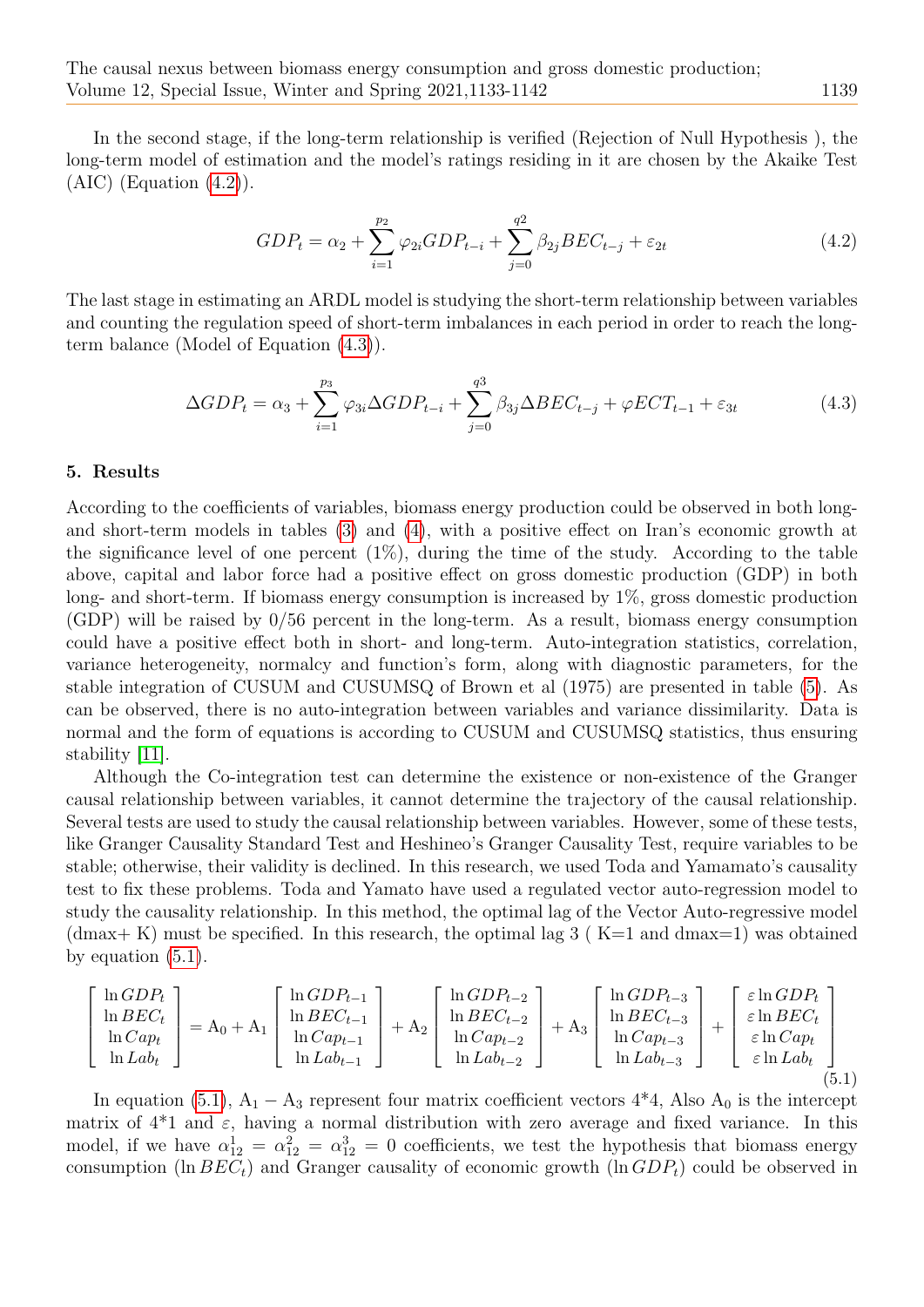the first system's equation in the relation [\(5.1\)](#page-6-1). The test statistic for testing the null hypothesis was Wald statistics. In addition, we could test the lack of causality relationship of economic growth  $(\ln GDP_t)$  to biomass energy consumption  $(\ln BEC_t)$  when the null hypothesis in the second equation of Equation [\(5.1\)](#page-6-1) was established. Granger causality results are presented in table [\(6\)](#page-9-3). According to this table, the unilateral causality relationship of biomass energy consumption to economic growth in Iran could be observed, while no Granger causality relationship of economic growth to biomass energy consumption was ever seen.

## 6. Conclusions

In this study, the co-integration and causality relationship between biomass energy and Iran's gross domestic production (GDP) were considered using the ARDL approach and Toda and Yamamoto,s causality. According to the results obtained, if biomass energy consumption is raised by 1%, gross domestic production (GDP) will be increased by 0/56% in the long-term; meanwhile, if biomass energy consumption is increased by 1%, gross domestic production (GDP) will be raised by 0.02 in the short-term. As a result, biomass energy consumption during both short- and long-term could have a positive effect on the economic growth. The causality results also showed the unilateral causality from biomass energy consumption during both short- and long-term periods in Iran, while no causality relationship of economic growth to biomass energy consumption was observed.

## Acknowledgement

This research supported by University of Zabol, Iran, Grant No. 9618-130.

# References

- <span id="page-7-9"></span>[1] A.N. Ajmi and R. Inglesi-Lotz, Biomass energy consumption and economic growth nexus in OECD countries: A panel analysis, Renewable Energy 162 (2020) 1649–1654.
- <span id="page-7-1"></span>[2] N. Apergis and J.E. Payne, Renewable energy consumption and economic growth: evidence from a panel of OECD countries, Energy policy 38 (2010) 656–660.
- <span id="page-7-6"></span>[3] A. Aslan, The causal relationship between biomass energy use and economic growth in the United States, Renewable Sustainable Energy Rev. 57 (2016) 362–366.
- <span id="page-7-8"></span>[4] M. Aydin, The effect of biomass energy consumption on economic growth in BRICS countries: A country-specific panel data analysis, Renewable Energy 138 (2019) 620–627.
- <span id="page-7-11"></span>[5] R.S. Baye, A. Olper, A. Ahenkan, I.J. Musah-Surugu, S.W. Anuga and S. Darkwah, Renewable energy consumption in Africa: Evidence from a bias corrected dynamic panel, Sci. Total Environ. 766 (2021) 142583.
- <span id="page-7-0"></span>[6] M. Belloumi, Energy consumption and GDP in Tunisia: cointegration and causality analysis, Energy Policy 37 (2009) 2745–2753.
- <span id="page-7-2"></span>[7] E. R. Berndt and D. O. Wood, Technology, prices, and the derived demand for energy, Rev. Econ. Stat. (1975) 259–268.
- <span id="page-7-7"></span>[8] M. Bildirici and F. Ozaksoy, An analysis of biomass consumption and economic growth in transition countries, Econ. Res. Ekonomska Istr. 31 (2018) 386–405.
- <span id="page-7-5"></span>[9] M. E. Bildirici, Economic growth and biomass energy, Biomass Bioen. 50 (2013) 19–24.
- <span id="page-7-4"></span> $[10]$  M. Bildirici and F. Ozaksoy, The relationship between economic growth and biomass energy consumption in some European countries, J. Renewable Sustainable Energy 5 (2013) 023141.
- <span id="page-7-12"></span>[11] R. L. Brown, J. Durbin and J. M. Evans, Techniques for testing the constancy of regression relationships over time, J. Royal Stat. Soc. Series B (Methodological) (1975) 149–192.
- <span id="page-7-3"></span>[12] T. Chien and J.-L. Hu, Renewable energy and macroeconomic efficiency of OECD and non-OECD economies, Energy Policy 35 (2007) 3606–3615.
- <span id="page-7-10"></span>[13] J. Gao and L. Zhang, Does biomass energy consumption mitigate CO2 emissions? The role of economic growth and urbanization: evidence from developing Asia, J. Asia Pacific Econ. 26 (2021) 96–115.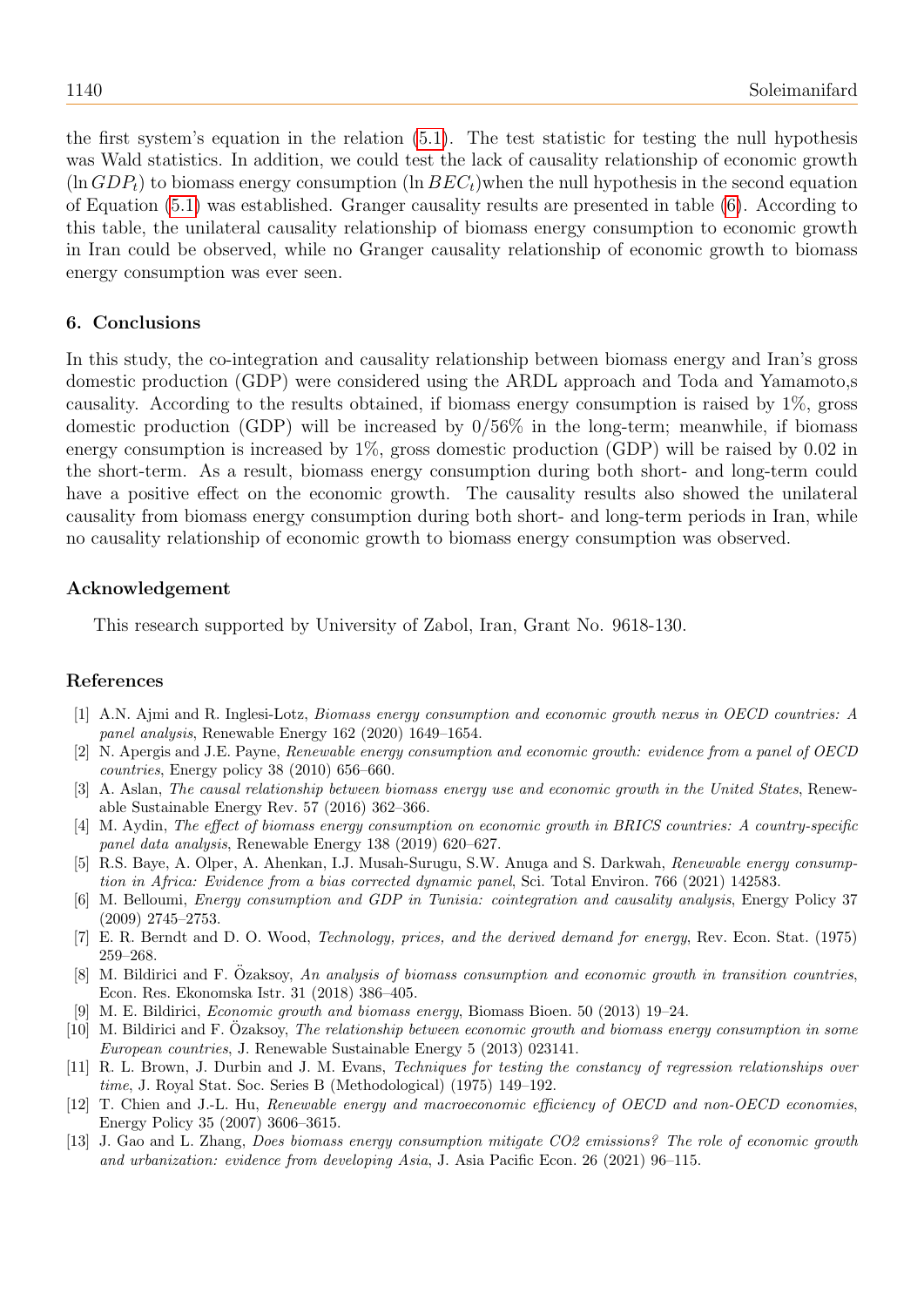- <span id="page-8-5"></span>[14] A. N. Menegaki, Growth and renewable energy in Europe: A random effect model with evidence for neutrality hypothesis, Energy Econ. 33 (2011) 257–263.
- <span id="page-8-0"></span>[15] I. Ozturk, A literature survey on energy–growth nexus, Energy Policy 38 (2010) 340–349.
- <span id="page-8-1"></span>[16] I. Ozturk and A. Acaravci, The causal relationship between energy consumption and GDP in Albania, Bulgaria, Hungary and Romania: Evidence from ARDL bound testing approach, Appl. Energy 87 (2010) 1938–1943.
- <span id="page-8-11"></span>[17] M.H. Pesaran and Y. Shin, An autoregressive distributed-lag modelling approach to cointegration analysis, Econ. Soc. Monog. 31 (1998) 371–413.
- <span id="page-8-12"></span>[18] M. H. Pesaran, Y. Shin and R. J. Smith, Bounds testing approaches to the analysis of level relationships, J. Appl. Econ. 16 (2001) 289–326.
- <span id="page-8-3"></span>[19] P. Sadorsky, Renewable energy consumption and income in emerging economies, Energy Policy 37 (2009) 4021– 4028.
- <span id="page-8-4"></span>[20] P. Sadorsky, Renewable energy consumption, CO 2 emissions and oil prices in the G7 countries, Energy Econ. 31 (2009) 456–462.
- <span id="page-8-2"></span>[21] D.I. Stern and C. J. Cleveland, Energy and economic growth, Encycl. Energy 2 (2004) 35–51.
- <span id="page-8-6"></span>[22] C.T. Tugcu, I. Ozturk and A. Aslan, Renewable and non-renewable energy consumption and economic growth relationship revisited: evidence from G7 countries, Energy Econ. 34 (2012) 1942–1950.
- <span id="page-8-8"></span>[23] Z. Wang, Q. Bui and B. Zhang, The relationship between biomass energy consumption and human development: Empirical evidence from BRICS countries, Energy 194 (2020) 116906.
- <span id="page-8-9"></span>[24] Z. Wang, Q. Bui, B. Zhang, C.L.K. Nawarathna and C. Mombeuil, The nexus between renewable energy consumption and human development in BRICS countries: The moderating role of public debt, Renewable Energy 165 (2021) 381–390.
- <span id="page-8-7"></span>[25] F. Zeren and A. E. Hizarci, Biomass energy consumption and financial development: evidence from some developing countries, Int. J. Sustainable Energy (2021) 1–11.

|                                   |        | <b>KPSS</b> |            | Phillips-Perron |            | Generalized Dickey Fuller |            |
|-----------------------------------|--------|-------------|------------|-----------------|------------|---------------------------|------------|
|                                   |        | without     | with Trend | Without         | With Trend | With Trend                | With Trend |
|                                   |        | Trend       |            | Trend           |            |                           |            |
| Biomass Energy                    |        | 0.49        | 0.17       | $-2.77$         | $-3.30$    | $-2.83$                   | $-4.05$    |
| <b>GDP</b>                        |        | 0.79        | 0.21       | 3.01            | 0.88       | 2.42                      | 0.73       |
| Capital                           |        | 0.83        | 0.17       | 2.91            | 1.12       | 1.19                      | $-0.49$    |
| Labor Force                       |        | 0.86        | 0.11       | $-0.98$         | $-1.29$    | $-0.66$                   | $-3.12$    |
| The Critical<br><b>Statistics</b> | $1\%$  | 0.74        | 0.21       | $-3.57$         | $-4.16$    | $-3.57$                   | $-4.17$    |
|                                   | $5\%$  | 0.46        | 0.14       | $-2.92$         | $-3.51$    | $-2.92$                   | $-3.51$    |
|                                   | $10\%$ | 0.35        | 0.14       | $-2.6$          | $-3.18$    | $-2.6$                    | $-3.18$    |

<span id="page-8-10"></span>Table 1: Testing the Stationary Variables

Source: Research Finding

Table 2: Testing the Long-term Relationship between Variables in the ARDL Model

<span id="page-8-13"></span>

| Statistics Type | <b>Size</b>      | 95%  | 95%           | Result                  |
|-----------------|------------------|------|---------------|-------------------------|
| F Statistics    | 13.11            | 2.41 | 2.78          | Cointegration           |
| Wald Statistics | $41.73 \pm 8.67$ |      |               | $14.49$   Cointegration |
| $Ecm(-1)$       | $-0.089(-2.07)$  |      | Cointegration |                         |

Source: Research Finding

<sup>a</sup> The Breusch-Godfrey LM test statistic for no serial correlation.

- $<sup>b</sup>$  The White's test statistic for homoscedasticity.</sup>
- <sup>c</sup> The Jarque-Bera statistic for normality.
- $d$  The Ramsey's Reset test statistic for the regression specification error.